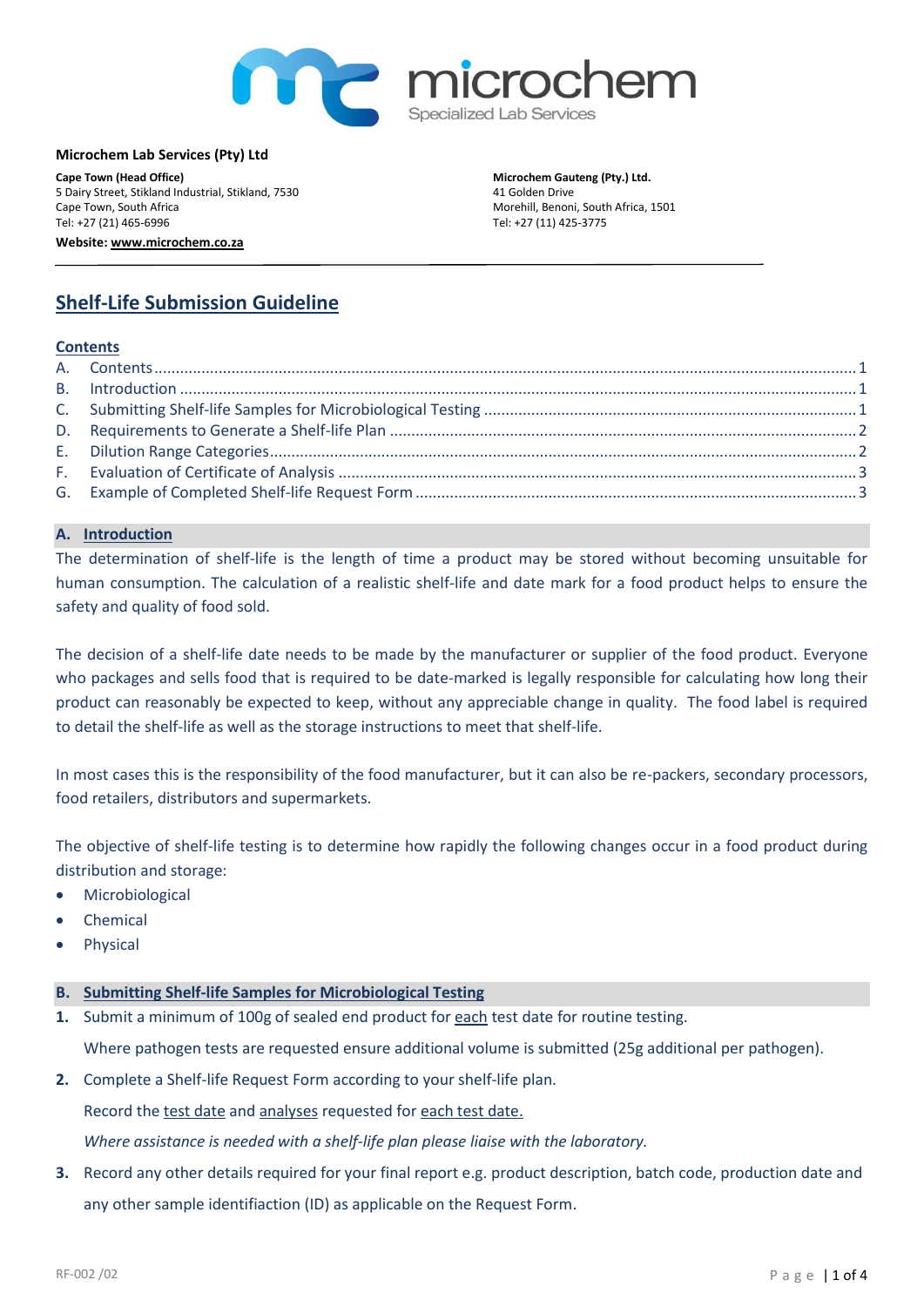*Note:* Each sample needs to be on a separate line as each sample is issued a unique laboratory sample ID number for reporting.

- **4.** Provide the product specification of your product (acceptable ranges for each test type).
- **5.** If additional dilution ranges are required to cover a wider range, please liase with lab before tesing as this will be at an additional cost.
- **6.** Transport refrigerated samples in a cooler box with frozen ice-bricks to maintain the cold-chain.
- **7.** Submit request forms together with the transported samples, and electronically if possible to: Cape Town: [admin@microchem.co.za](mailto:admin@microchem.co.za) Johannesburg: [Reception.jhb@microchem.co.za;](mailto:Reception.jhb@microchem.co.za) [admin.JHB@microchem.co.za](mailto:admin.JHB@microchem.co.za)

# <span id="page-1-0"></span>**C. Requirements to Generate a Shelf-life Plan**

To assist with a recommendation of a shelf-Lige Plan, the following are requried:

- **1.** Product type and type of process (e.g. ambient/refrigerated, fully cooked/raw, contains cheese/raw produce/fresh herbs, pasteurized, pickled, etc.)
- **2.** Estimated shelf-life of product (e.g. 2 days, 2 weeks, 2 months or 2 years)
- **3.** Microbiological specification of product (manufacturer's test types and acceptance criteria)

## <span id="page-1-1"></span>**D. Dilution Range Categories**

- 1. Microchem performs tests to produce results within the products' acceptable ranges,
	- e.g. if a product has an upper acceptable limit of < 100 CFUs/g for coliforms, a 1:10 dilution range (category 1)

will be used to evaluate products as this produces results in the range of  $10 - 1500$  CFUs/g.

| <b>Category</b>               | <b>Dilution</b> | <b>*Reportable Range</b> | <b>Reporting of 'No Growth'</b> | <b>Reporting of ** TNTC at</b> |  |  |  |  |
|-------------------------------|-----------------|--------------------------|---------------------------------|--------------------------------|--|--|--|--|
|                               |                 |                          | at the Dilution Plated          | the Dilution Plated            |  |  |  |  |
|                               |                 | (CFUs/g)                 | (CFUs/g)                        | (CFUs/g)                       |  |  |  |  |
| $\overline{1}$ <sup>#</sup> 0 |                 | $0 - 150$                | $\leq$ 1                        | >150                           |  |  |  |  |
| 1                             | 1:10            | $10 - 1500$              | No Growth $(10)$                | >1500                          |  |  |  |  |
| $\overline{2}$                | 1:100           | $100 - 15000$            | < 100                           | >1500                          |  |  |  |  |
| 3                             | 1:1000          | 1 000 - 150 000          | $<$ 1 000                       | >15000                         |  |  |  |  |
| 4                             | 1:10000         | 10 000 - 1 500 000       | $<$ 10 000                      | >150000                        |  |  |  |  |
| 5                             | 1:100000        | 100 000 - 15 000 000     | $<$ 100 000                     | >1 500 000                     |  |  |  |  |
| 6                             | 1:1 000 0000    | 1 000 000 - 150 000 000  | $<$ 1 000 000                   | >15 000 000                    |  |  |  |  |

#### **Table 1: Dilution Range Categories**

*\* Upper Reportable Results are specific to analysis type according to the recommended countable range of the product which is either 150 CFUs/plate or 300 CFUs/plate multiplied by the dilution prepared.*

*\*\* TNTC (Too Numerous to Count)* 

*# (liquid samples only)*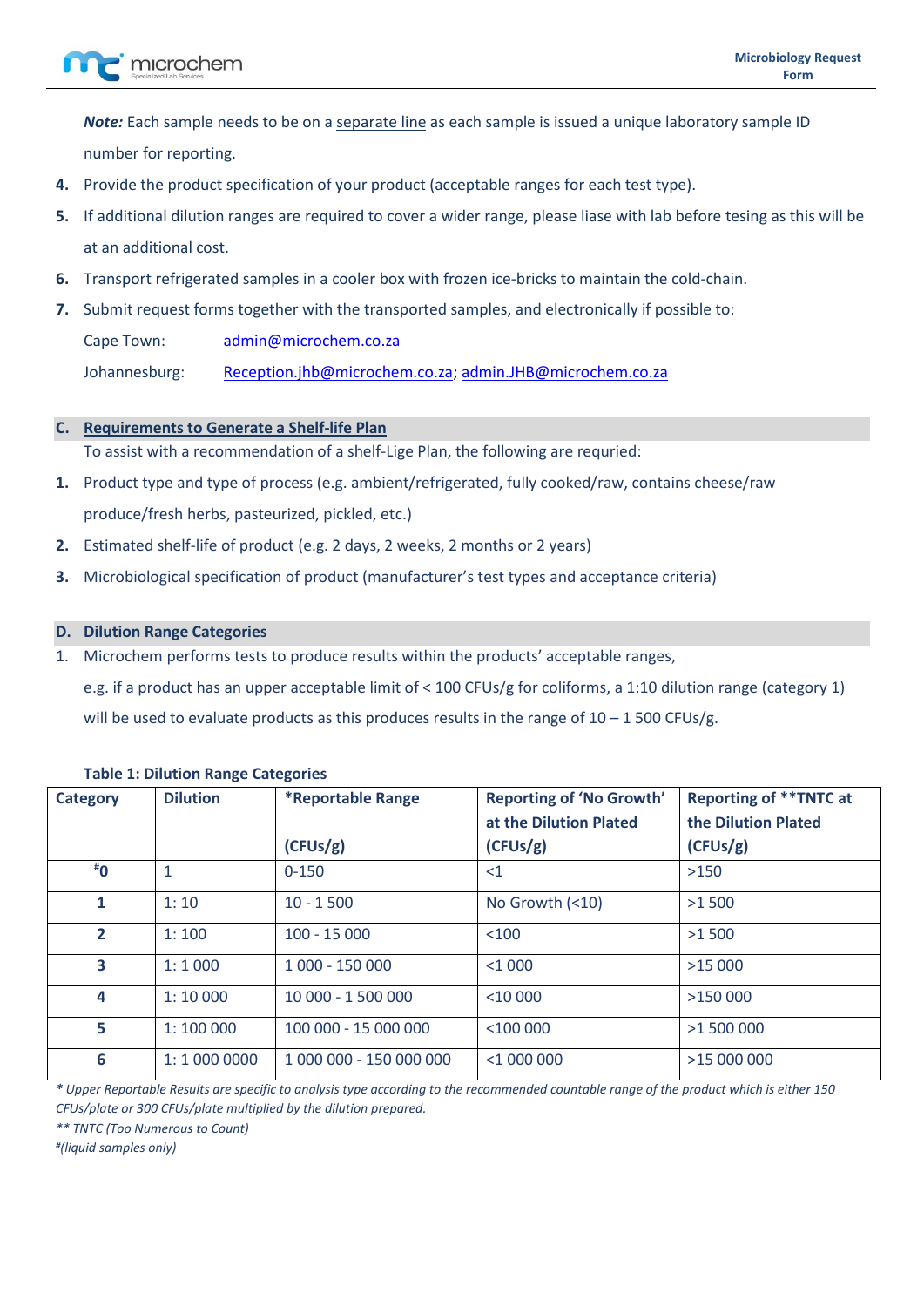

# <span id="page-2-0"></span>**E. Evaluation of Certificate of Analysis**

- 1. Evaluate the product using all information provided by the test report.
- 2. Compare your results received to your product guideline of acceptable limits. If results are below the acceptable limit, your product is within specification. If results are above acceptable limits, your product is out of specification.
- 3. Establish your shelf-life according to the results reported and tested. All results must be within acceptaple limits for the stated shelf-life period.
- 4. Evaluation of results to determine the shelf-life date needs to be made by the client. Microchem cannot make this decision on behalf of the client, or state it on the test report.

# <span id="page-2-1"></span>**F. Example of Completed Shelf-life Request Form**

**Microbiology Request Form: Shelf-Life**  $\boxtimes$  Cape Town  $\Box$  Johannesburg

| <b>Customer Information</b>                            | PLEASE COMPLETE ALL FIELDS |  |  |  |  |
|--------------------------------------------------------|----------------------------|--|--|--|--|
| Company Name                                           | MICROCHEM LAB SERVICES     |  |  |  |  |
| <b>Company Address</b>                                 | DAIRY STREET, STIKLAND     |  |  |  |  |
| <b>NAME SURNAME</b><br><b>Technical Contact Person</b> |                            |  |  |  |  |
| <b>NAME SURNAME</b><br><b>Requested By</b>             |                            |  |  |  |  |
| <b>Requestor Email</b>                                 | MICRO@MICROCHEM.CO.ZA      |  |  |  |  |
| Telephone                                              | 021 465 6996               |  |  |  |  |
| <b>Accounts Contact Person</b>                         | <b>NAME SURNAME</b>        |  |  |  |  |
| <b>Accounts Email</b>                                  | creditor@microchem.co.za   |  |  |  |  |
| <b>Date Requested</b>                                  | 10/01/2021                 |  |  |  |  |
| Purchase Order Number                                  | 12345                      |  |  |  |  |
|                                                        |                            |  |  |  |  |

\*Required for 30-day account clients

| Special Instructions for Samples Submitted | Requested by: |
|--------------------------------------------|---------------|
|                                            |               |
|                                            |               |

| $\boxtimes$ Collected<br>$\boxtimes$ Food and Water Lab Analysis<br>Pharmaceutical Lab Analysis (Pharmaceutical Grade)<br>Delivered<br>$\exists$ Other, Please Specify |  |                            |  |  |  |
|------------------------------------------------------------------------------------------------------------------------------------------------------------------------|--|----------------------------|--|--|--|
|                                                                                                                                                                        |  |                            |  |  |  |
|                                                                                                                                                                        |  |                            |  |  |  |
|                                                                                                                                                                        |  |                            |  |  |  |
|                                                                                                                                                                        |  | <b>RECEIPT TEMPERATURE</b> |  |  |  |
|                                                                                                                                                                        |  |                            |  |  |  |